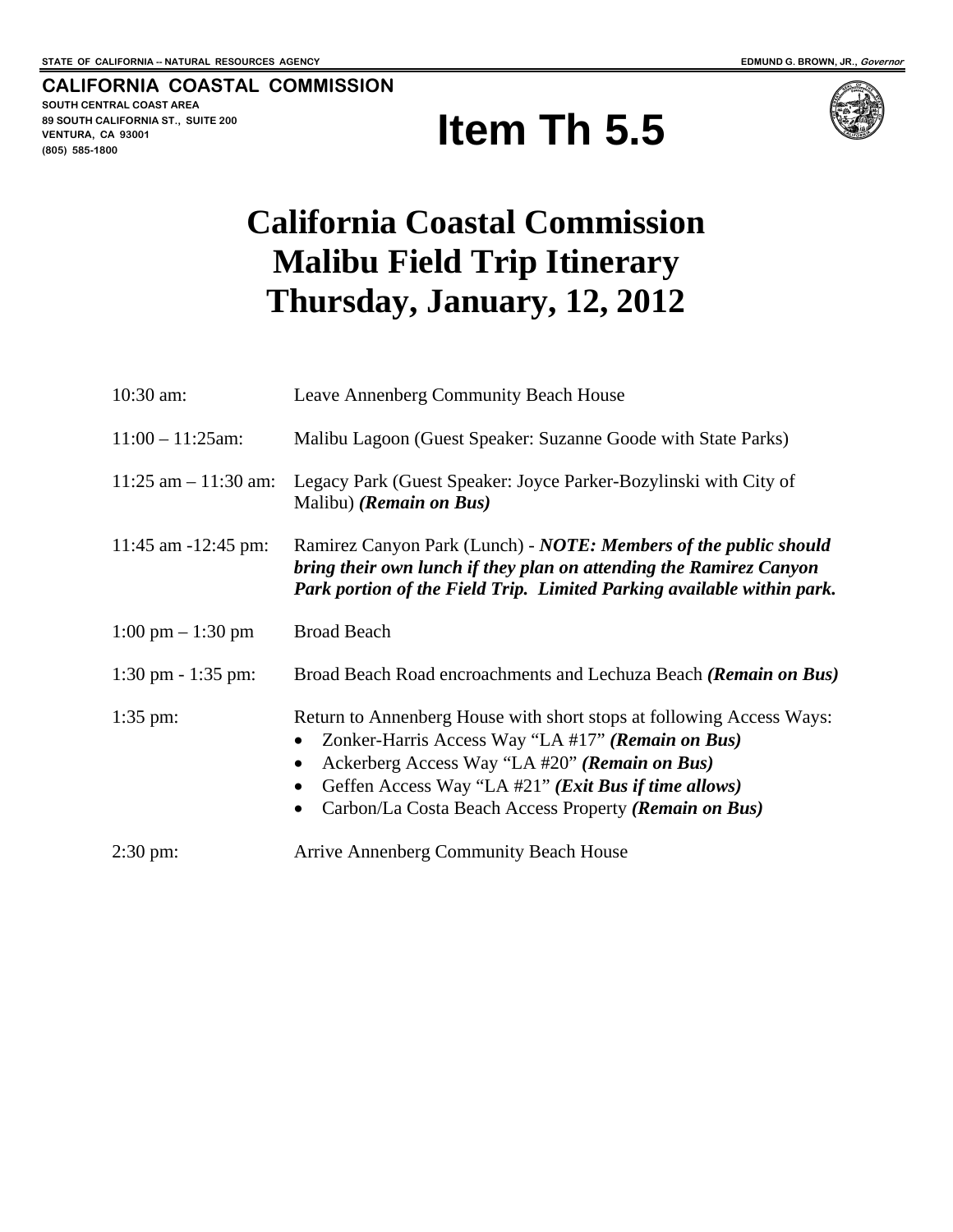*CCC Malibu Field Trip – January 12, 2012 Page 2 of 7* 

## **Field Trip Route Maps**



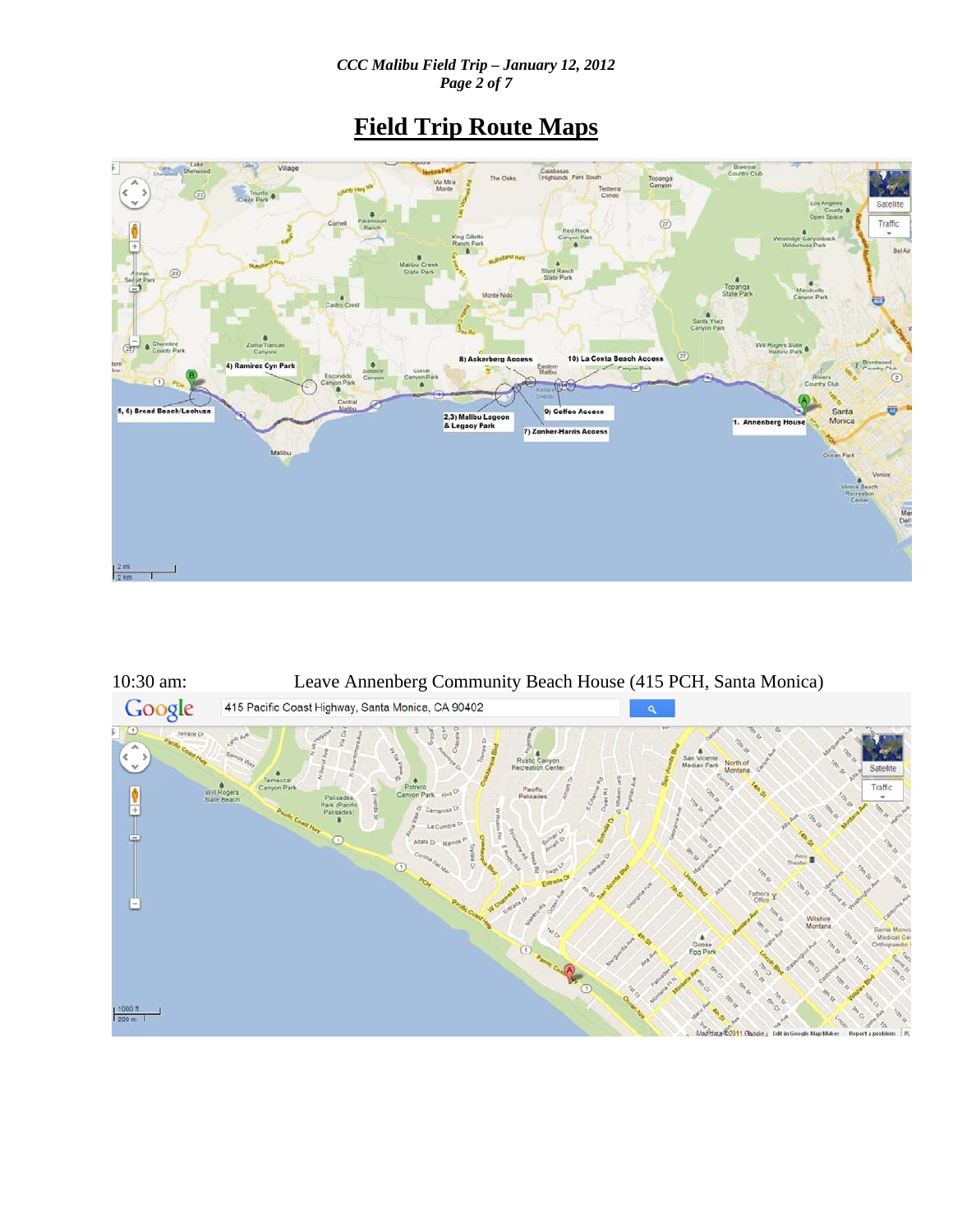### *CCC Malibu Field Trip – January 12, 2012 Page 3 of 7*



11:00 – 11:25 am: Malibu Lagoon (Guest Speaker: Suzanne Goode with State Parks)

11:25 am – 11:30 am: Legacy Park (Guest Speaker: Joyce Parker-Bozylinski with City of Malibu) *(Remain on Bus)*

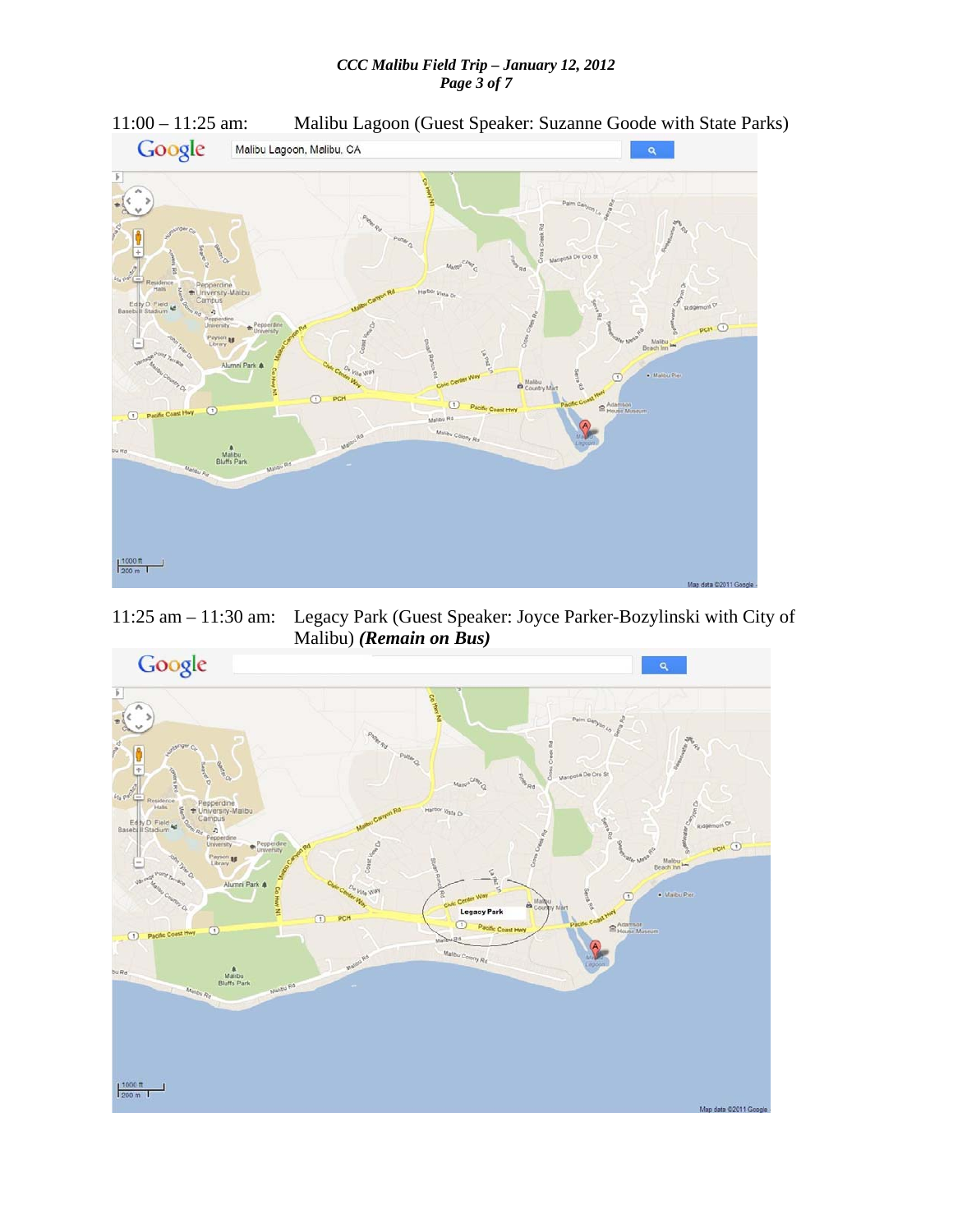#### *CCC Malibu Field Trip – January 12, 2012 Page 4 of 7*



11:45 am -12:45 pm: Ramirez Canyon Park (Lunch) – 5750 Ramirez Canyon Road, Malibu Suga ka Ramirez Canyon Road, Malibu

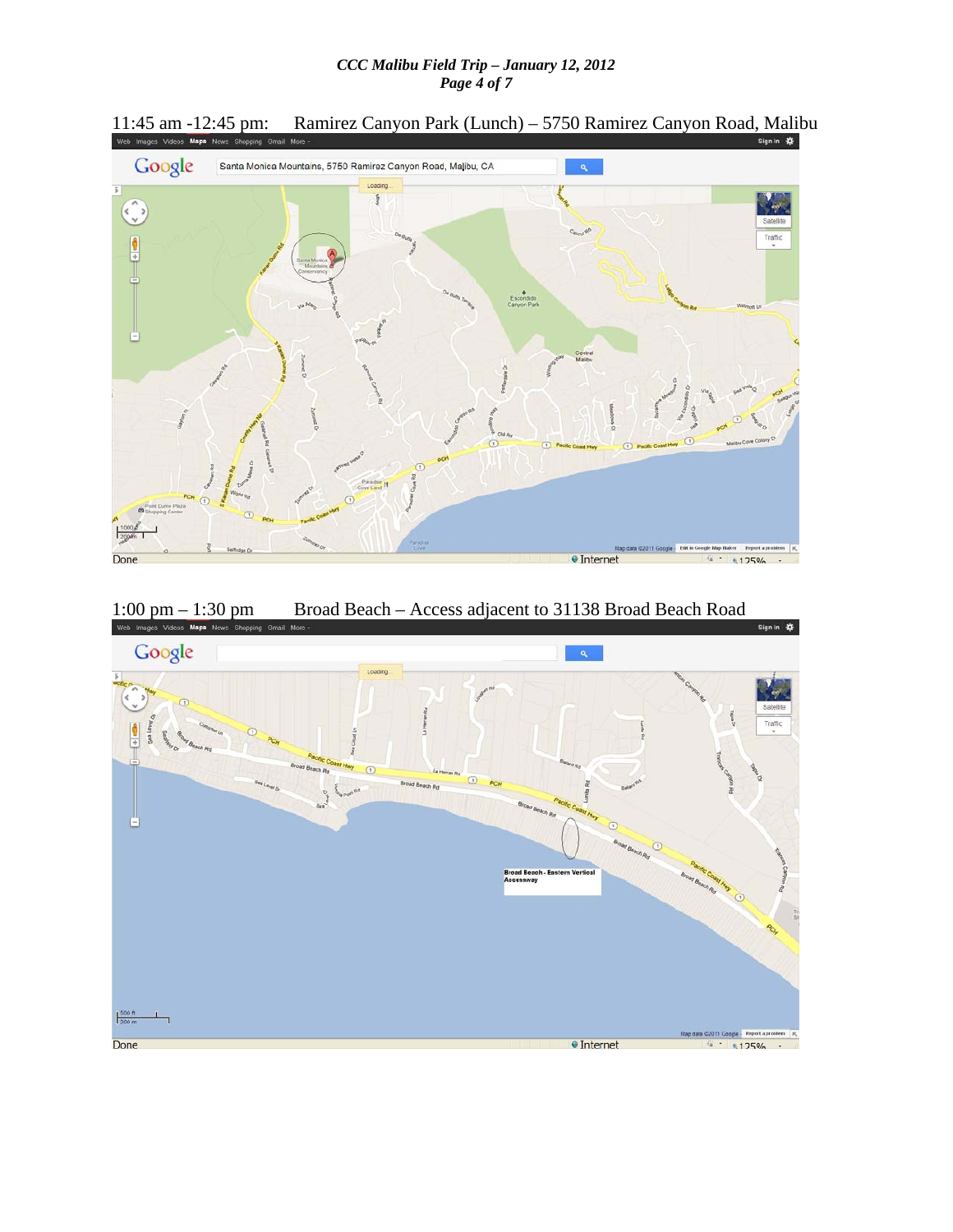#### *CCC Malibu Field Trip – January 12, 2012 Page 5 of 7*



1:35 pm: Return to Annenberg House with short stops at following Access Ways: Zonker-Harris Access "LA #17" – adjacent to 22706 PCH *(Remain* 

*on Bus)*

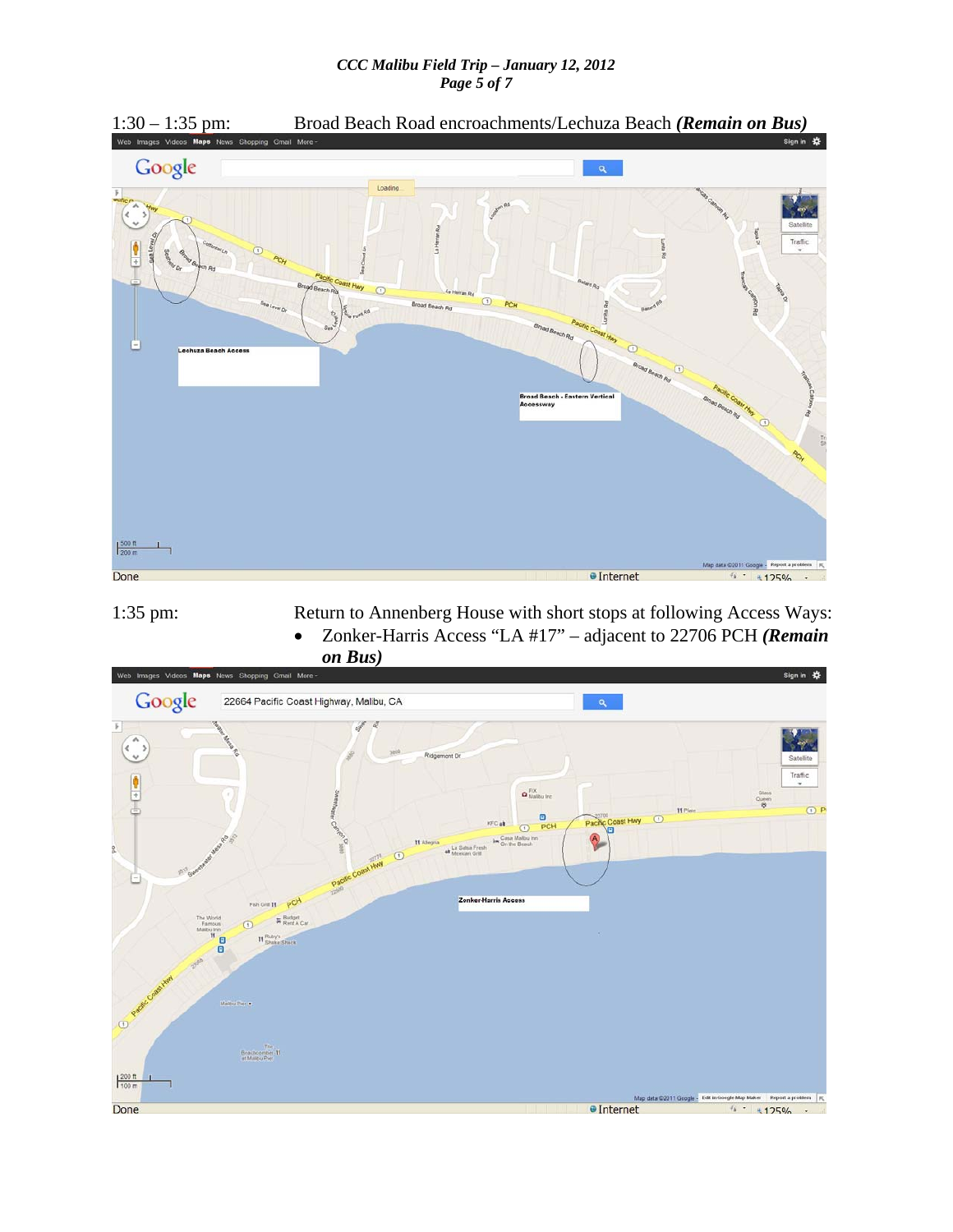#### *CCC Malibu Field Trip – January 12, 2012 Page 6 of 7*



Geffen Access "LA #21" – adjacent to 22126 PCH *(Exit Bus if time allows)*